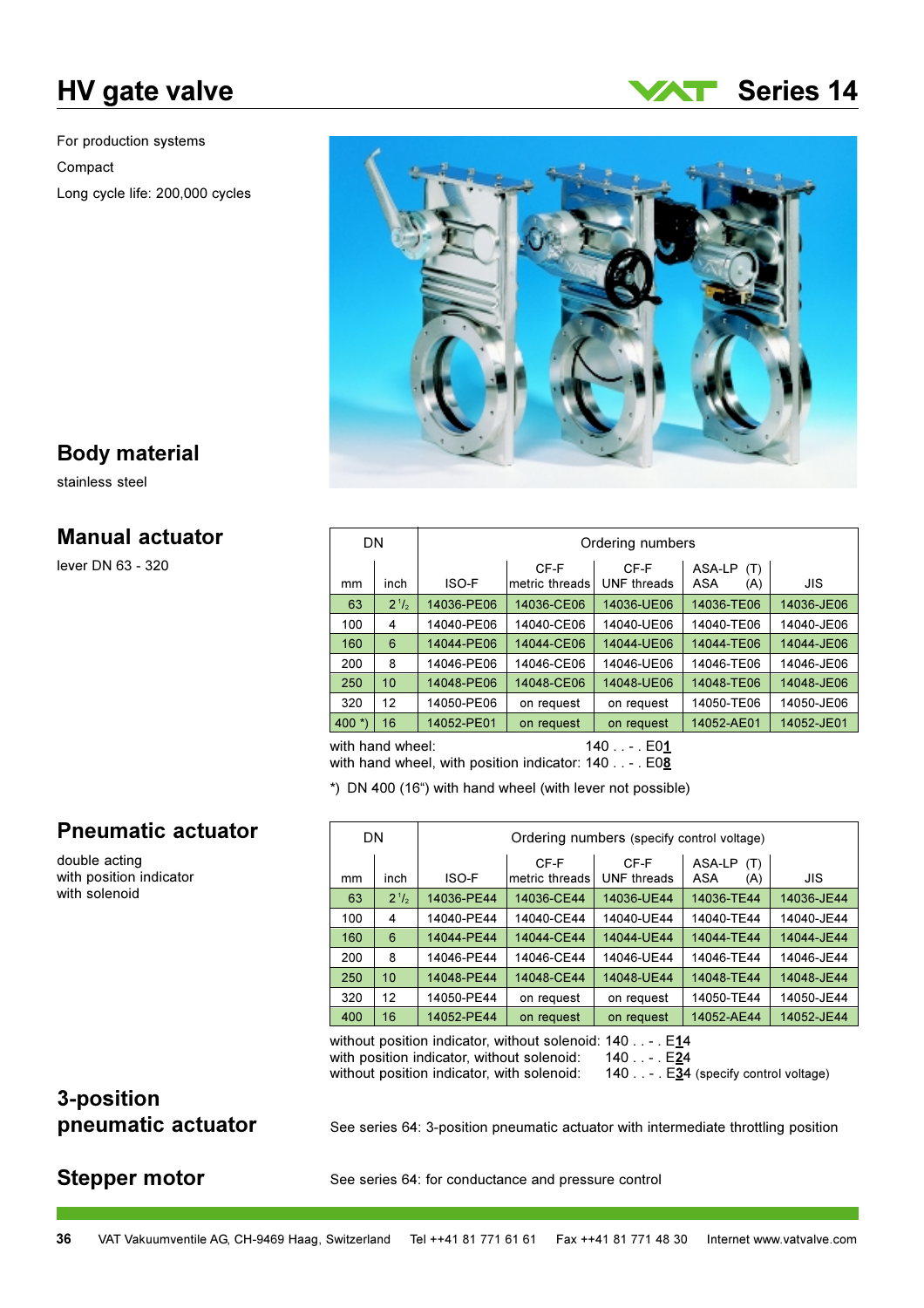### **Sealing materials**

**VITON** Gate: Bonnet: VITON

**Features** 

**Technical data** 

Continued next page

### Feedthrough

VITON / rotary feedthrough



| Leak rate: body, valve seat                                                                                           | $<$ 1 $\cdot$ 10 <sup>-9</sup> mbar Is <sup>-1</sup>                                       |  |  |  |  |
|-----------------------------------------------------------------------------------------------------------------------|--------------------------------------------------------------------------------------------|--|--|--|--|
| Pressure range<br>$- DN$ 63 - 200<br>$- DN 250 - 400$                                                                 | $1 \cdot 10^{-8}$ mbar to 2 bar (abs)<br>$1 \cdot 10^{-8}$ mbar to 1.2 bar (abs)           |  |  |  |  |
| Differential pressure on the gate<br>$- DN$ 63 - 200<br>$- DN 250 - 400$                                              | bar in either direction<br>$\leq$ 2<br>$\leq$ 1.2 bar in either direction                  |  |  |  |  |
| Differential pressure at opening<br>- in closing and opening direction                                                | $\leq$ 30 mbar                                                                             |  |  |  |  |
| Cycles until first service<br>$- DN$ 63 - 400<br>- DN 400 vertical mounting pos. (standing/suspending)                | 200,000<br>on request                                                                      |  |  |  |  |
| Temperature<br>- Valve body<br>- Manual actuator<br>- Pneumatic actuator, motor<br>- Position indicator<br>- Solenoid | ≤ 150 °C<br>≤ 80 °C<br>$\leq$ 50 °C<br>$\leq 80^{\circ}$ C<br>≤ 50 °C                      |  |  |  |  |
| Material<br>- Valve body, valve gate<br>- Mechanism                                                                   | AISI 304 (1.4301)<br>AISI 300 and 400 series<br>$(1.4301, 1.4310, 1.4034, 1.4016, 1.4037)$ |  |  |  |  |
| Seal: bonnet, gate                                                                                                    | <b>VITON</b>                                                                               |  |  |  |  |
| Mounting position<br>DN 63 - 320 / 400                                                                                | any / horizontal                                                                           |  |  |  |  |
| Solenoid                                                                                                              | 24 V DC, 2.5 W (others see «options»)                                                      |  |  |  |  |
| Position indicator: contact rating                                                                                    | 5 A/250 V AC, 3 A/50 V DC                                                                  |  |  |  |  |
| Valve position                                                                                                        | visual (mechanical)                                                                        |  |  |  |  |
|                                                                                                                       |                                                                                            |  |  |  |  |

A

**Series 14** 

ZT I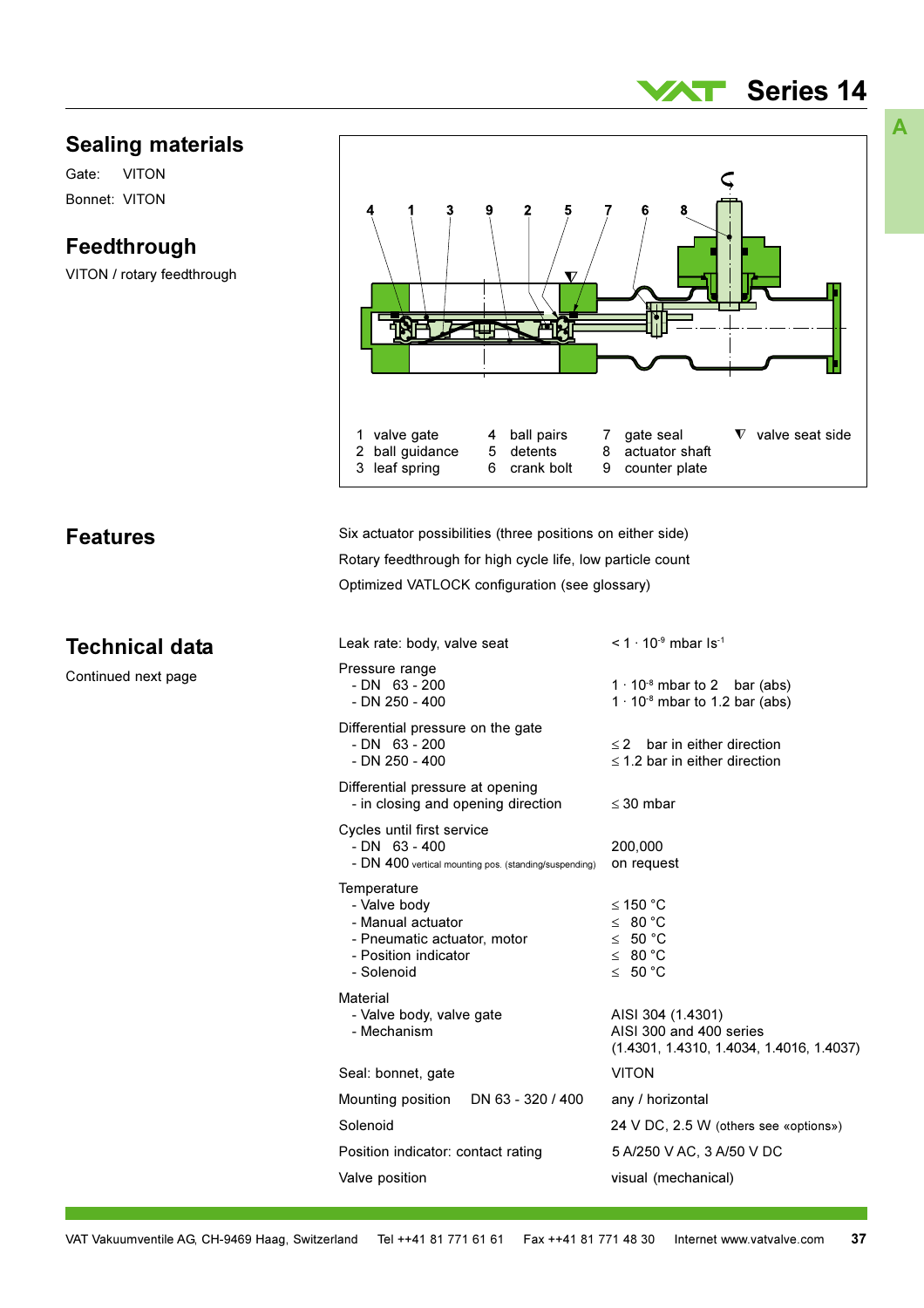**Actuator positions** 

For optimum system design the actuator can be mounted:

- on the A-side (valve seat side): standard
- on the B-side: option (please indicate in your order)
- in position 1 (standard for A- and B-side)
- in position 2 (can be mounted by customer: for DN 63 restricted)
- in position 3 (can be mounted by customer: for DN 63 restricted)



standard: A1 options: A2, A3

 $\nabla$  valve seat side options: B1, B2, B3

**Series 14** 

**B1** 

W

**B2** 

### **Technical data**

|                      |                                             |              |                     | manual         |                |                               |                                 |     | pneumatic |            |            |        |                            | motor                      |           |              |                              |     |        |                |                            |        |     |
|----------------------|---------------------------------------------|--------------|---------------------|----------------|----------------|-------------------------------|---------------------------------|-----|-----------|------------|------------|--------|----------------------------|----------------------------|-----------|--------------|------------------------------|-----|--------|----------------|----------------------------|--------|-----|
|                      |                                             |              |                     |                |                |                               | lever                           |     |           |            | hand wheel |        |                            |                            |           |              |                              |     |        |                |                            |        |     |
|                      |                                             |              | standard<br>flanges |                |                |                               |                                 |     |           | per stroke |            |        |                            |                            |           |              |                              |     |        |                |                            |        |     |
| 줌                    | $\widehat{\mathsf{d}}$<br>$\equiv$<br>(nom. | こ<br>と       | $1$ -SO-F           | 우<br>ASA.      | $\frac{8}{10}$ | molecular flow<br>conductance | angle of rotation<br>per stroke |     | weight    | turns      |            | weight | compressed<br>air pressure | overpressure<br>min. - max | volume of | air cylinder | opening time<br>ŏ<br>closing |     | weight | power required | opening time<br>closing or | weight |     |
| $mm$   inch $ O.D$ . |                                             |              |                     |                |                | $\mathsf{ls}^{-1}$            | $\circ$                         | kg  | lbs       | n          | kg         | lbs    | bar                        | psi                        |           | $ft^3$       | s                            | kg  | lbs    | W              | s                          | kg     | Ibs |
| 63                   | $2^{1}/_{2}$                                | $4^{1}/_{2}$ | 63                  | $\overline{2}$ | 65             | 440                           | 130                             | 8   | 17        | 41         | 10         | 22     | $4 - 7$                    | 55 – 100                   | 0.13      | .005         | 1.5                          | 10  | 23     | 21             | $\overline{4}$             | 12     | 26  |
| 100                  | 4                                           | 6            | 100                 | 3              | 100            | 700                           | 130                             | 13  | 28        | 41         | 15         | 33     | $4 - 7$                    | $55 - 100$                 | 0.13      | .005         | .5                           | 15  | 34     | 21             | 4                          | 17     | 37  |
| 160                  | 6                                           | 8            | 160                 | 4              | 150            | 5 0 0 0                       | 130                             | 24  | 52        | 37         | 26         | 57     | $4 - 7$                    | l55 – 100l                 | 0.28      | .01          | 2.5                          | 27  | 58     | 85             | 5                          | 29     | 63  |
| 200                  | 8                                           | 10           | 200                 | 6              | 200            | 12 000                        | 130                             | 30  | 66        | 37         | 32         | 70     | $4 - 7$                    | $ 55 - 100 $               | 0.28      | .01          | 2.5                          | 33  | 72     | 85             | 5                          | 35     | 77  |
| 250                  | 10                                          | 12           | 250                 | 8              | 250            | 22 000                        | 130                             | 58  | 127       | 48         | 60         | 132    | $4 - 7$                    | l55 – 100l                 | 0.75      | .025         | 4                            | 62  | 137    | 160            | 6                          | 68     | 149 |
| 320                  | 12                                          |              | 320                 | 10             | 300            | 30 000                        | 130                             | 108 | 237       | 48         | 110        | 242    | $4 - 7$                    | $55 - 100$                 | 0.75      | .025         | 4                            | 112 | 246    | 160            | 6                          | 118    | 259 |
| 400                  | 16                                          |              | 400                 | 14             | 1400           | 50 000                        |                                 |     |           | 48         | 153        | 336    | $4 - 7$                    | l55 —<br>100 <sup>1</sup>  | 0.75      | .025         | 5                            | 155 | 340    |                |                            |        |     |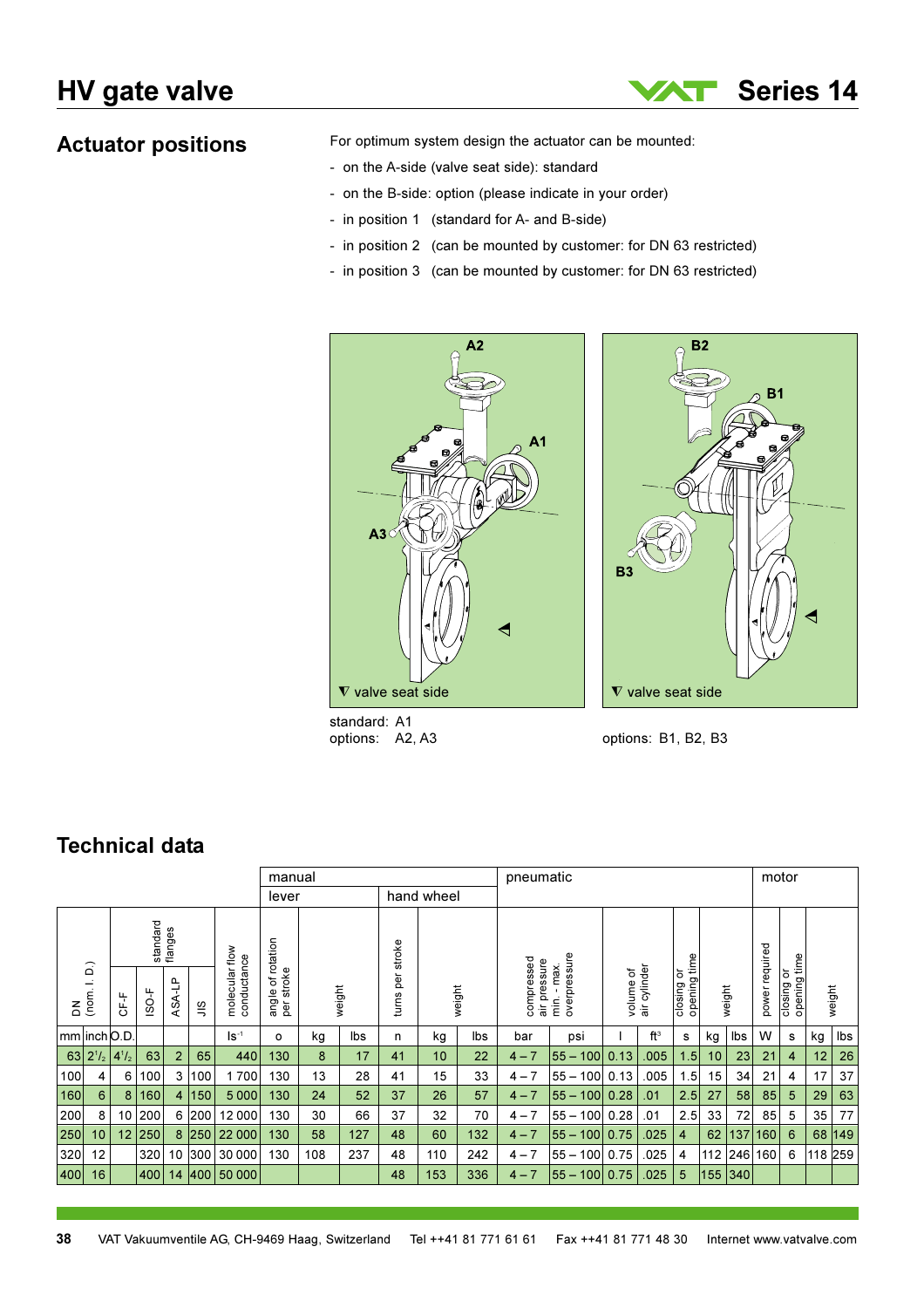### **Options**







#### $\nabla$  valve seat side

#### Actuator:

- Solenoid for impulse actuation: last valve position is maintained at power failure
- Solenoid separate, for external mounting  $\overline{a}$
- Solenoid for 12, 48 V DC  $\overline{a}$ 
	- 24, 48, 100, 115, 200, 220 V / 50 Hz 24, 100, 115, 200, 220 V / 60 Hz
- Double position indicator  $\overline{a}$ (2 switches each for the positions «open» and «closed»)
- Actuator in position 2 or 3 (position 1 is standard)
- Actuator on B-side (A-side is standard)
- Motor (AC motor, 1-phase) for 240V 50Hz or 115V 60Hz

#### Valve:

- Customer specified flanges
- $\overline{a}$ For direct mounting to flat chamber (diagram 1): Special flange for mounting to chamber wall, standard flange on opposite side
- Other sealing materials
- Watercooled or waterheated flanges
- Rotary feedthrough with pump port
- $\overline{a}$ Ports (diagram 2) for roughing (by-pass), venting or for gauges
- Special ports on request resp. according to customer's specification

| DN valve            | mm                    | 63        | 100  | 160  | 200   | 250   | 320   | 400   |
|---------------------|-----------------------|-----------|------|------|-------|-------|-------|-------|
|                     | inch                  | $2^{1/2}$ | 4    | 6    | 8     | 10    | 12    | 16    |
| recommended<br>port | CF-F<br><b>ISO-KF</b> | 16        | 40   | 40   | 40    | 40    | 40    | 40    |
| X                   | mm                    | 146       | 185  | 245  | 304.4 | 387.3 | 482   | 415   |
|                     | inch                  | 5.75      | 7.28 | 9.65 | 11.98 | 15.25 | 18.98 | 16.34 |
| Y                   | mm                    | 56        | 56   | 67   | 67    | 89    | 75    | 77    |
|                     | inch                  | 2.2       | 2.2  | 2.64 | 2.64  | 3.5   | 2.95  | 3.03  |
| z                   | mm                    | 30        | 47.5 | 59   | 85    | 100   | 135   | 140   |
|                     | inch                  | 1.18      | 1.87 | 2.32 | 3.35  | 3.94  | 5.31  | 5.51  |

#### **Ordering information for options:**

Ordering No. of valve-X (e.g. 14046-CE01-X,  $X =$  actuator A2, port ISO-KF40 in position F2)

Temperature control with thermostat: 80°C, 100°C, 120°C **Heater** Supply voltage: 100 - 120 V resp. 200 - 240 VAC Fittings for installation of the valve: series 32 and 33 **Accessories** Seal kit

Consisting of seals for gate, bonnet and rotary feedthrough Ordering No.: see operating manual or price list

Special sealing materials on request (standard VITON) Specify fabrication number of valve: e. g. 14044-PE24-AGV1/0014 A

**Series 14**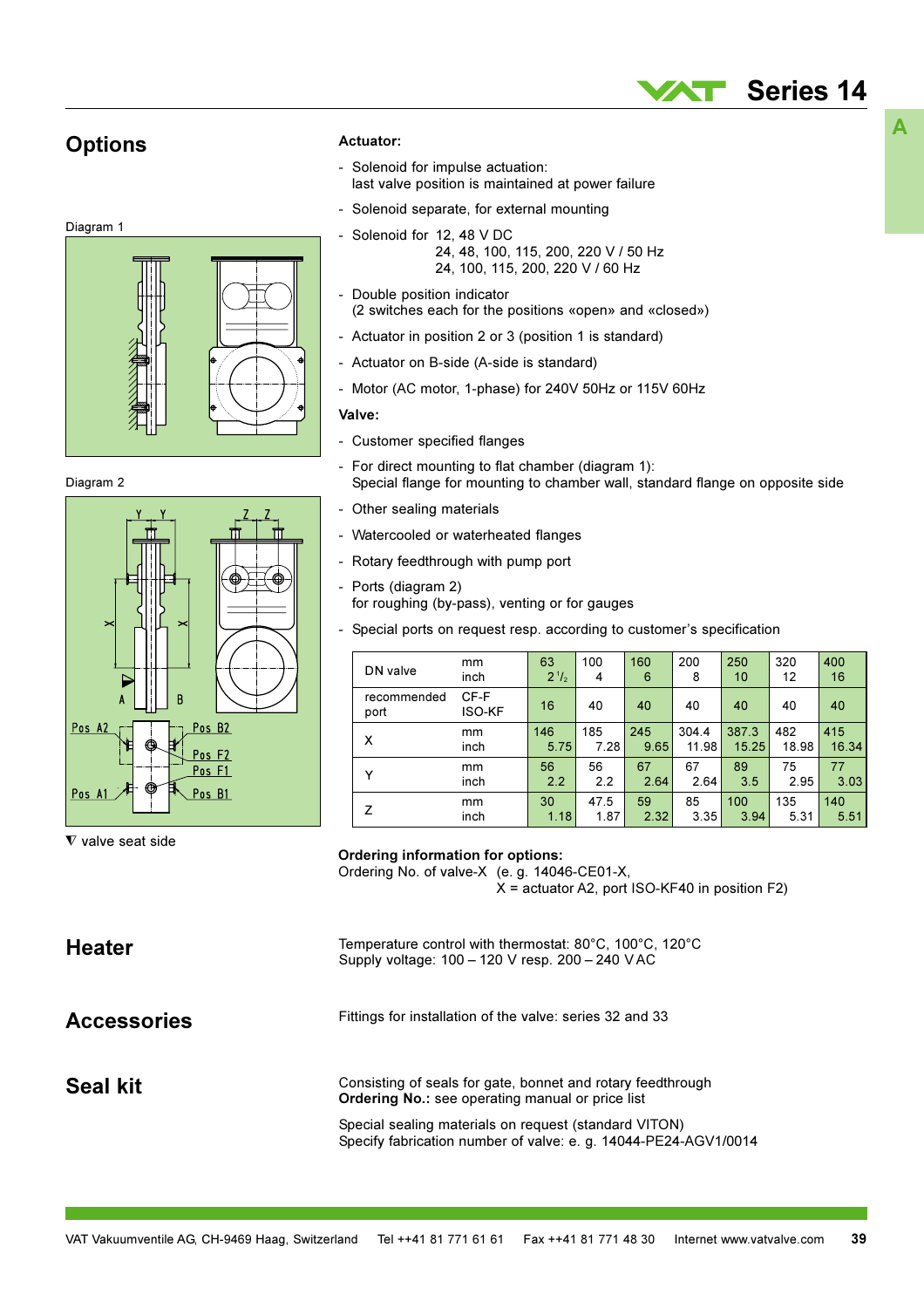

### **Manual actuator**





- $\nabla$  valve seat side
- mechanical position indication

 $\Box$  for attachment  $*$  required for dismantling

Flange dimensions see pages 42 and 43

|    | $DN_{\text{inch}}^{\text{mm}}$ | 63<br>$2^{1}/_{2}$      | 100<br>-4    | 160<br>-6                | 200<br>8     | 250<br>10 <sup>°</sup>   | 320<br>12     |  |
|----|--------------------------------|-------------------------|--------------|--------------------------|--------------|--------------------------|---------------|--|
| K  | mm<br>inch                     | 51<br>2.01              | 63<br>2.48   | 75<br>2.95               | 77<br>3.03   | 117<br>4.6               | 130<br>5.12   |  |
| L  | mm<br>inch                     | 276<br>10.87            | 315<br>12.4  | 455<br>17.91             | 515<br>20.27 | 917<br>36.1              | 1012<br>39.84 |  |
| М  | mm<br>inch                     | 73<br>2.87              | 93<br>3.66   | $123 -$<br>4.84          | 148<br>5.83  | 182<br>7.17              | 219<br>8.62   |  |
| И  | mm<br>inch                     | 211<br>8.31             | 270<br>10.63 | 362<br>14.25             | 442<br>17.4  | 570<br>22.44             | 691<br>27.2   |  |
| O  | mm<br>inch                     | $152 -$<br>5.98         | 190<br>7.48  | 252<br>9.92              | 304<br>11.97 | 400<br>15.75             | 475<br>18.7   |  |
| O1 | mm<br>inch                     | 134<br>5.28             | 172<br>6.77  | 222<br>8.74              | 274<br>10.79 | 356<br>14.02             | 421<br>16.57  |  |
| P  | mm<br>inch                     | 80<br>3.15              | 80<br>3.15   | 100 <sub>1</sub><br>3.94 | 100<br>3.94  | 138<br>5.43              | 138<br>5.43   |  |
| Q  | mm<br>inch                     | 180<br>7.09             | 220<br>8.66  | $300 -$<br>11.81         | 350<br>13.78 | 450<br>17.72             | 550<br>21.65  |  |
| R  | mm<br>inch                     | 146<br>5.75             | 185<br>7.28  | 245<br>9.65              | 305<br>12.01 | 387<br>15.24             | 482<br>18.98  |  |
|    |                                |                         |              |                          |              |                          |               |  |
| S  | mm<br>inch                     | 30 <sup>2</sup><br>1.18 | 47.5<br>1.87 | 59<br>2.32               | 85<br>3.35   | 100 <sub>1</sub><br>3.94 | 135<br>5.31   |  |
|    |                                |                         |              |                          |              |                          |               |  |
| V  | mm<br>inch                     | 129<br>5.08             | 129<br>5.08  | 147<br>5.78              | 147<br>5.78  | 199<br>7.83              | 199<br>7.83   |  |
|    |                                |                         |              |                          |              |                          |               |  |
| X  | mm<br>inch                     | 96<br>3.78              | 96<br>3.78   | 150<br>5.91              | 150<br>5.91  | 228<br>8.98              | 360<br>14.17  |  |
| Y  | mm<br>inch                     | 85<br>3.35              | 85<br>3.35   | 102 <sub>1</sub><br>4.02 | 102          | 130<br>$4.02$ 5.12       | 130<br>5.12   |  |

 $\odot$ standard actuator position (A1) 23 optional actuator positions

|                | $DN_{\cdots}^{mm}$ | 63        | 100   | 160   | 200   | 250   | 320   | 400   |
|----------------|--------------------|-----------|-------|-------|-------|-------|-------|-------|
|                | inch               | $2^{1/2}$ | 4     | 6     | 8     | 10    | 12    | 16    |
| K.             | mm                 | 51        | 63    | 75    | 77    | 117   | 130   | 133   |
|                | inch               | 2.01      | 2.48  | 2.95  | 3.03  | 4.6   | 5.12  | 5.23  |
| L              | mm                 | 461       | 500   | 595   | 655   | 754   | 849   | 935   |
|                | inch               | 18.15     | 19.69 | 23.43 | 25.79 | 29.68 | 33.42 | 36.81 |
| М              | mm                 | 73        | 93    | 123   | 148   | 182   | 219   | 232   |
|                | inch               | 2.87      | 3.66  | 4.84  | 5.83  | 7.17  | 8.62  | 9.13  |
| N              | mm                 | 211       | 270   | 362   | 442   | 570   | 691   | 789   |
|                | inch               | 8.31      | 10.63 | 14.25 | 17.4  | 22.44 | 27.2  | 31.06 |
| O              | mm                 | 152       | 190   | 252   | 304   | 400   | 475   | 520   |
|                | inch               | 5.98      | 7.48  | 9.92  | 11.97 | 15.75 | 18.7  | 20.47 |
| O1             | mm                 | 134       | 172   | 222   | 274   | 356   | 421   | 474   |
|                | inch               | 5.28      | 6.77  | 8.74  | 10.79 | 14.02 | 16.57 | 18.66 |
| P              | mm                 | 80        | 80    | 100   | 100   | 138   | 138   | 138   |
|                | inch               | 3.15      | 3.15  | 3.94  | 3.94  | 5.43  | 5.43  | 5.43  |
| Q              | mm                 | 180       | 220   | 300   | 350   | 450   | 550   | 600   |
|                | inch               | 7.09      | 8.66  | 11.81 | 13.78 | 17.72 | 21.65 | 23.62 |
| R              | mm                 | 146       | 185   | 245   | 305   | 387   | 482   | 568   |
|                | inch               | 5.75      | 7.28  | 9.65  | 12.01 | 15.24 | 18.98 | 22.36 |
| R <sub>1</sub> | mm                 | 33        | 33    | 40    | 40    | 50    | 50    | 50    |
|                | inch               | 1.3       | 1.3   | 1.57  | 1.57  | 1.97  | 1.97  | 1.97  |
| S              | mm                 | 30        | 47.5  | 59    | 85    | 100   | 135   | 140   |
|                | inch               | 1.18      | 1.87  | 2.32  | 3.35  | 3.94  | 5.31  | 5.51  |
| U              | mm                 | 100       | 100   | 125   | 125   | 125   | 125   | 125   |
|                | inch               | 3.94      | 3.94  | 4.92  | 4.92  | 4.92  | 4.92  | 4.92  |
| V              | mm                 | 130       | 130   | 161   | 161   | 198   | 198   | 202   |
|                | inch               | 5.12      | 5.12  | 6.34  | 6.34  | 7.8   | 7.8   | 7.95  |
| W              | mm                 | 315       | 315   | 350   | 350   | 367   | 367   | 367   |
|                | inch               | 12.4      | 12.4  | 13.78 | 13.78 | 14.45 | 14.45 | 14.45 |
| Χ              | mm                 | 80        | 80    | 100   | 100   | 130   | 130   | 130   |
|                | inch               | 3.15      | 3.15  | 3.94  | 3.94  | 5.12  | 5.12  | 5.12  |
| Υ              | mm                 | 85        | 85    | 102   | 102   | 130   | 130   | 130   |
|                | inch               | 3.35      | 3.35  | 4.02  | 4.02  | 5.12  | 5.12  | 5.12  |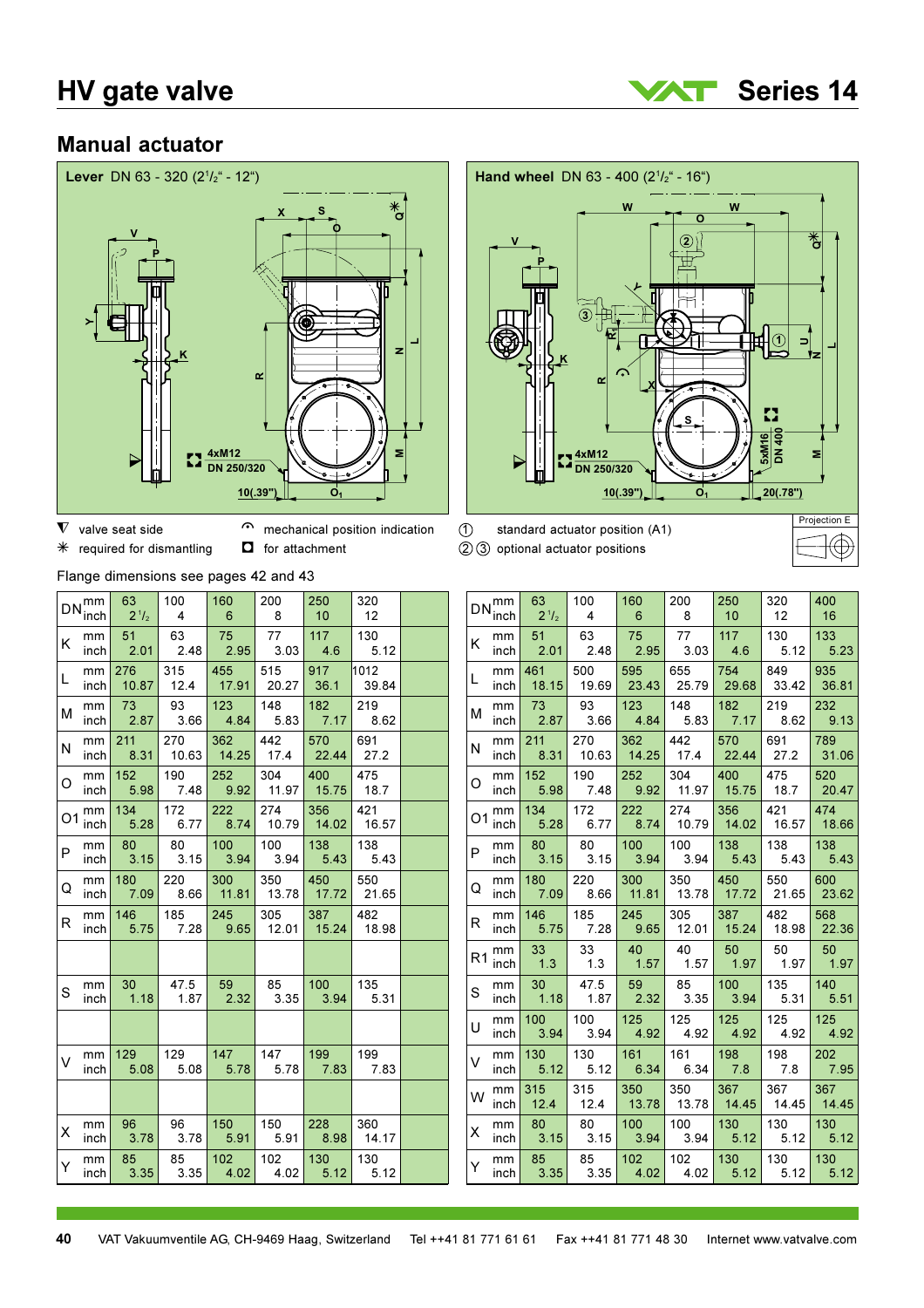#### Series 14 **AST**

 $\overline{\mathbf{a}}^*$ 

€

♦ 400 5xM16 ່∣౾

ś

 $20(.78")$ 

Projection E

 $\mathbf{o}$ 

 $\overline{\mathbf{w}}$ 

w

 $\alpha$ 

4xM12

**DN 250/320** 

### **Pneumatic actuator**



- $\nabla$  valve seat side
- $\curvearrowright$ mechanical position indication
- $\ast$ required for dismantling  $\odot$
- $\Box$ for attachment
- compressed air connection
- 
- $\Theta$ electrical connection



DN 160 - 400 (6" - 16")

| DN             | mm   | 160   | 200   | 250    | 320   | 400   |
|----------------|------|-------|-------|--------|-------|-------|
|                | inch | 6     | 8     | 10     | 12    | 16    |
| K              | mm   | 75    | 77    | 117    | 130   | 133   |
|                | inch | 2.95  | 3.03  | 4.6    | 5.12  | 5.23  |
| L              | mm   | 435   | 495   | 654    | 748   | 834   |
|                | inch | 17.13 | 19.49 | 25.75  | 29.45 | 32.83 |
| M              | mm   | 123   | 148   | 182    | 219   | 232   |
|                | inch | 4.84  | 5.83  | 7.17   | 8.62  | 9.13  |
| N              | mm   | 362   | 442   | 570    | 691   | 789   |
|                | inch | 14.25 | 17.4  | 22.44  | 27.2  | 31.06 |
| O              | mm   | 252   | 304   | 400    | 475   | 520   |
|                | inch | 9.92  | 11.97 | 15.75  | 18.7  | 20.47 |
| O1             | mm   | 222   | 274   | 356    | 421   | 474   |
|                | inch | 8.74  | 10.79 | 14.02  | 16.57 | 18.66 |
| P              | mm   | 100   | 100   | 138    | 138   | 138   |
|                | inch | 3.94  | 3.94  | 5.43   | 5.43  | 5.43  |
| Q              | mm   | 300   | 350   | 450    | 550   | 600   |
|                | inch | 11.81 | 13.78 | 17.72  | 21.65 | 23.62 |
| R              | mm   | 245   | 305   | 387    | 482   | 568   |
|                | inch | 9.65  | 12.01 | 15.24  | 18.98 | 22.36 |
| R <sub>1</sub> | mm   | 40    | 40    | 50     | 50    | 50    |
|                | inch | 1.57  | 1.57  | 1.97   | 1.97  | 1.97  |
| S              | mm   | 59    | 85    | 100    | 135   | 140   |
|                | inch | 2.32  | 3.35  | 3.94   | 5.31  | 5.51  |
| U              | mm   | 87    | 87    | 122    | 122   | 122   |
|                | inch | 3.43  | 3.43  | 4.8    | 4.8   | 4.8   |
| V              | mm   | 158   | 158   | 201    | 201   | 210   |
|                | inch | 6.22  | 6.22  | 7.91   | 7.91  | 8.27  |
| W              | mm   | 190   | 190   | 266    | 266   | 266   |
|                | inch | 7.48  | 7.48  | 10.47  | 10.47 | 10.47 |
| Χ              | mm   | 100   | 100   | 130    | 130   | 130   |
|                | inch | 3 94  | 3 94  | $-512$ | 512   | 512   |

### Flange dimensions see pages 42 and 43

| DN             | mm<br>inch | 63<br>$2^{1/2}$ | 100<br>4     |  |  |
|----------------|------------|-----------------|--------------|--|--|
| Κ              | mm<br>inch | 51<br>2.01      | 63<br>2.48   |  |  |
| L              | mm<br>inch | 366<br>14.41    | 405<br>15.94 |  |  |
| М              | mm<br>inch | 73<br>2.87      | 93<br>3.66   |  |  |
| N              | mm<br>inch | 211<br>8.31     | 270<br>10.63 |  |  |
| O              | mm<br>inch | 152<br>5.98     | 190<br>7.48  |  |  |
| O <sub>1</sub> | mm<br>inch | 134<br>5.28     | 172<br>6.77  |  |  |
| P              | mm<br>inch | 80<br>3.15      | 80<br>3.15   |  |  |
| Q              | mm<br>inch | 180<br>7.09     | 220<br>8.66  |  |  |
| R              | mm<br>inch | 146<br>5.75     | 185<br>7.28  |  |  |
| R <sub>1</sub> | mm<br>inch | 33<br>1.3       | 33<br>1.3    |  |  |
| S              | mm<br>inch | 30<br>1.18      | 47.5<br>1.87 |  |  |
| U              | mm<br>inch | 68<br>2.68      | 68<br>2.68   |  |  |
| V              | mm<br>inch | 135<br>5.32     | 135<br>5.32  |  |  |
| W              | mm<br>inch | 220<br>8.66     | 220<br>8.66  |  |  |
| X              | mm<br>inch | 78<br>3.07      | 78<br>3.07   |  |  |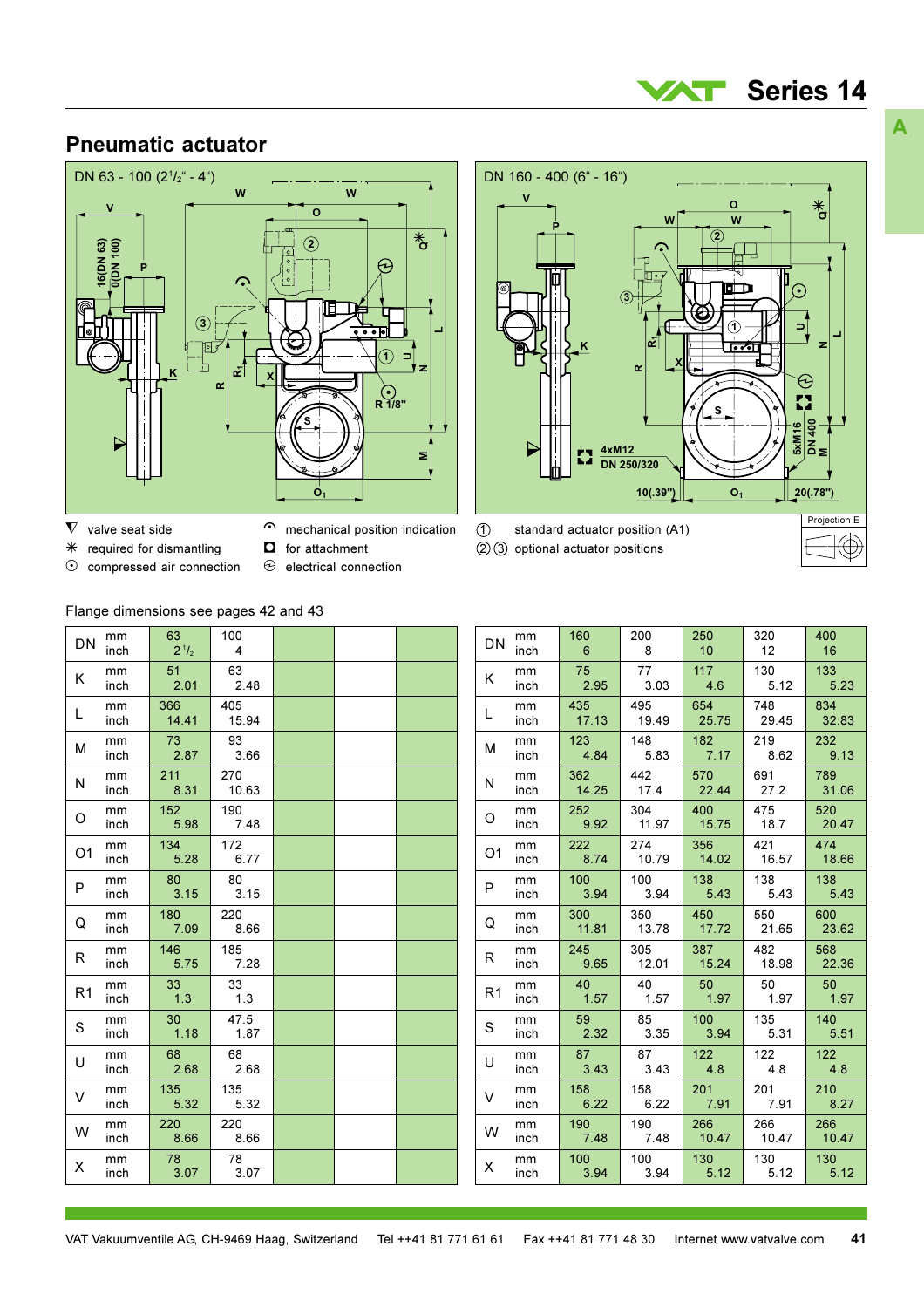

### **Flange dimensions**



| CF-F DN 63 - 250 $(2^{1}/2^{1} - 10^{10})$<br>metric threads               |
|----------------------------------------------------------------------------|
| $\frac{H_2 - 0.2(008)^4}{H_1 + 0.1(004)}$<br>$1.6 + 0.7$<br>m<br>۴.<br>ExF |



| DN             | mm<br>inch | 63<br>$2^{1/2}$       | 100<br>4         | 160<br>6                    | 200<br>8      | 250<br>10       | 320<br>12                           | 400<br>16    |
|----------------|------------|-----------------------|------------------|-----------------------------|---------------|-----------------|-------------------------------------|--------------|
| A              | mm<br>inch | 70<br>2.76            | 70<br>2.76       | 80<br>3.15                  | 80<br>3.15    | 100<br>3.94     | 120<br>4.72                         | 150<br>5.9   |
| В              | mm<br>inch | 136<br>5.35           | 176<br>6.93      | 225<br>8.86                 | 288<br>11.34  | 350<br>13.78    | 425<br>16.73                        | 510<br>20.08 |
| С              | mm<br>inch | 110<br>4.33           | 145<br>5.71      | 200<br>7.87                 | 260<br>10.24  | 310<br>12.2     | 395<br>15.55                        | 480<br>18.9  |
| D              | mm<br>inch | 63<br>2.48            | 100<br>3.94      | 150<br>5.91                 | 200<br>7.87   | 261<br>10.27    | 318<br>12.52                        | 400<br>15.75 |
| ExF            |            | $4 \times M8$         | $8 \times M8$    | 8 x M10                     |               |                 | 12 x M10 12 x M10 12 x M12 16 x M12 |              |
| G              | mm<br>inch | 13<br>.51             | 13<br>.51        | 14<br>.55                   | 16<br>.63     | 16<br>.63       | 16<br>.63                           | 20<br>.79    |
| H              | mm<br>inch | 70<br>2.76            | 102<br>4.02      | 153<br>6.02                 | 213<br>8.39   |                 |                                     | -            |
| L              | mm<br>inch | 3 <sup>1</sup><br>.12 | 3<br>.12         | 5 <sub>1</sub><br>$\cdot$ 2 | 5<br>$\cdot$  |                 | <u>.</u>                            |              |
|                |            |                       |                  |                             |               |                 |                                     |              |
| DN             | mm<br>inch | 63<br>$2^{.1}/_{2}$   | 100<br>4         | 160<br>6                    | 200<br>8      | 250<br>10       |                                     |              |
| O.D.           | inch       | $4^{1}/_{2}$          | 6                | 8                           | 10            | 12              |                                     |              |
| A              | mm<br>inch | 70<br>2.76            | 70<br>2.76       | 80<br>3.15                  | 80<br>3.15    | 100<br>3.94     |                                     |              |
| B <sub>1</sub> | mm<br>inch | 136<br>5.35           | 176<br>6.93      | 225<br>8.86                 | 288<br>11.34  | 350<br>13.78    |                                     |              |
| С              | mm<br>inch | 92.1<br>3.63          | 130.2<br>5.13    | 181<br>7.13                 | 231.8<br>9.13 | 284<br>11.18    |                                     |              |
| D              | mm<br>inch | 63<br>2.48            | 100<br>3.94      | 150<br>5.91                 | 200<br>7.87   | 254<br>10       |                                     |              |
| ExF            |            | $8 \times M8$         | 16 x M8          | 20 x M8                     | 24 x M8       | 32 x M8         |                                     |              |
| H1             | mm<br>inch | 82.5<br>3.25          | 120.65<br>4.75   | 171.45<br>6.75              | 222.3<br>8.75 | 273.15<br>10.75 |                                     |              |
| H2             | mm<br>inch | 77.4<br>3.05          | 115.5<br>4.55    | 166<br>6.54                 | 217<br>8.54   | 267<br>10.51    |                                     |              |
|                |            |                       |                  |                             |               |                 |                                     |              |
| DN             | mm<br>inch | 63<br>$2^{1/2}$       | 100<br>4         | 160<br>6                    | 200<br>8      | $250*$<br>10    | $250$ $*$ )<br>10                   |              |
| O.D.           | inch       | $4^{1}/_{2}$          | 6                | 8                           | 10            | 12 <sub>2</sub> | $13^{1}/_{4}$                       |              |
| Α              | mm<br>inch | 70<br>2.76            | 70<br>2.76       | 80<br>3.15                  | 80<br>3.15    | 100<br>3.94     | 100<br>3.94                         |              |
| В              | mm<br>inch | 136<br>5.35           | 176<br>6.93      | 225<br>8.86                 | 288<br>11.34  | 350<br>13.78    | 350<br>13.78                        |              |
| С              | mm<br>inch | 92.1<br>3.63          | 130.2<br>5.13    | 181<br>7.13                 | 231.8<br>9.13 | 284<br>11.18    | 306.3<br>12.06                      |              |
|                | mm         | 63                    | 100 <sub>1</sub> | 150 <sub>1</sub>            | 200           | 254             | 254                                 |              |

|                |            | 4.12                              | −                                    | ັ                                           | ັ                            | 1 U                                         | 1 V                              |  |
|----------------|------------|-----------------------------------|--------------------------------------|---------------------------------------------|------------------------------|---------------------------------------------|----------------------------------|--|
| O.D.           | inch       | $4^{1/2}$                         | 6                                    | 8                                           | 10                           | 12 <sup>2</sup>                             | $13^{1}/_{4}$                    |  |
| Α              | mm<br>inch | 70<br>2.76                        | 70<br>2.76                           | 80<br>3.15                                  | 80<br>3.15                   | 100<br>3.94                                 | 100<br>3.94                      |  |
| В              | mm<br>inch | 136<br>5.35                       | 176<br>6.93                          | 225<br>8.86                                 | 288<br>11.34                 | 350<br>13.78                                | 350<br>13.78                     |  |
| С              | mm<br>inch | 92.1<br>3.63                      | 130.2<br>5.13                        | 181<br>7.13                                 | 231.8<br>9.13                | 284<br>11.18                                | 306.3<br>12.06                   |  |
| D              | mm<br>inch | 63<br>2.48                        | 100<br>3.94                          | 150<br>5.91                                 | 200<br>7.87                  | 254<br>10                                   | 254<br>10                        |  |
| ExF            |            | $8x^{5}/_{16}$ "<br><b>24 UNF</b> | 16 x $^{5}/_{16}$ "<br><b>24 UNF</b> | $20 \times \frac{5}{16}$ "<br><b>24 UNF</b> | 24 x $5/16$<br><b>24 UNF</b> | $32 \times \frac{5}{16}$ "<br><b>24 UNF</b> | $30x^{3}/x^{4}$<br><b>24 UNF</b> |  |
| H1             | mm<br>inch | 82.5<br>3.25                      | 120.65<br>4.75                       | 171.45<br>6.75                              | 222.3<br>8.75                | 273.15<br>10.75                             | 294.64<br>11.6                   |  |
| H <sub>2</sub> | mm<br>inch | 77.4<br>3.05                      | 115.5<br>4.55                        | 166<br>6.54                                 | 217<br>8.54                  | 267<br>10.51                                | 288.3<br>11.35                   |  |

Projection E

 $\nabla$  valve seat side

\*) O.D. 12" VAT standard, O.D. 13<sup>1</sup>/4" option Ordering information for option: O.D. 13<sup>1</sup>/<sub>4</sub>"

Ordering No. of valve-X (e. g. 14048-UE44-X, X = O.D. 13 $\frac{1}{4}$ )